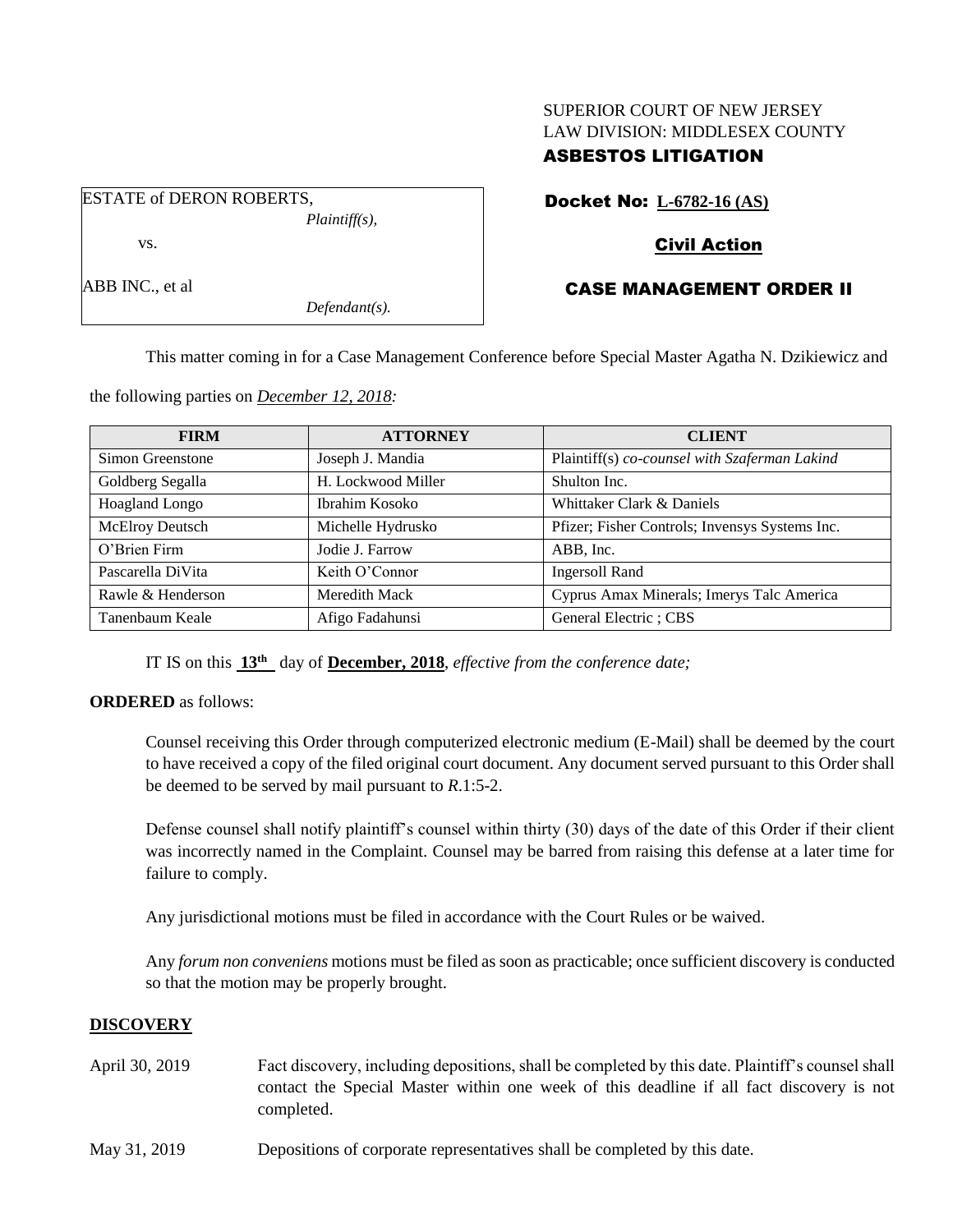## **EARLY SETTLEMENT**

October 4, 2019 Settlement demands shall be served on all counsel and the Special Master by this date.

## **MEDICAL EXPERT REPORT**

- June 28, 2019 Plaintiff shall serve medical expert reports by this date.
- June 28, 2019 Upon request by defense counsel, plaintiff is to arrange for the transfer of pathology specimens and x-rays, if any, by this date.
- November 15, 2019 Defendants shall identify its medical experts and serve medical reports, if any, by this date. In addition, defendants shall notify plaintiff's counsel (as well as all counsel of record) of a joinder in an expert medical defense by this date.

### **LIABILITY EXPERT REPORTS**

- July 31, 2019 Plaintiff shall identify its liability experts and serve liability expert reports by this date or waive any opportunity to rely on liability expert testimony.
- November 15, 2019 Defendants shall identify its liability experts and serve liability expert reports, if any, by this date or waive any opportunity to rely on liability expert testimony.

#### **SUMMARY JUDGMENT MOTION PRACTICE**

- August 16, 2019 Plaintiff's counsel shall advise, in writing, of intent not to oppose motions by this date.
- August 30, 2019 Summary judgment motions shall be filed no later than this date.
- September 27, 2019 Last return date for summary judgment motions.

### **ECONOMIST EXPERT REPORTS**

- July 31, 2019 Plaintiff shall identify its expert economists and serve expert economist report(s), if any, by this date or waive any opportunity to rely on economic expert testimony.
- November 15, 2019 Defendants shall identify its expert economists and serve expert economist report(s), if any, by this date or waive any opportunity to rely on economic expert testimony.

### **EXPERT DEPOSITIONS**

December 16, 2019 Expert depositions shall be completed by this date. To the extent that plaintiff and defendant generic experts have been deposed before, the parties seeking that deposition in this case must file an application before the Special Master and demonstrate the necessity for that deposition. To the extent possible, documents requested in a deposition notice directed to an expert shall be produced three days in advance of the expert deposition. The expert shall not be required to produce documents that are readily accessible in the public domain.

 $\_$  ,  $\_$  ,  $\_$  ,  $\_$  ,  $\_$  ,  $\_$  ,  $\_$  ,  $\_$  ,  $\_$  ,  $\_$  ,  $\_$  ,  $\_$  ,  $\_$  ,  $\_$  ,  $\_$  ,  $\_$  ,  $\_$  ,  $\_$  ,  $\_$  ,  $\_$  ,  $\_$  ,  $\_$  ,  $\_$  ,  $\_$  ,  $\_$  ,  $\_$  ,  $\_$  ,  $\_$  ,  $\_$  ,  $\_$  ,  $\_$  ,  $\_$  ,  $\_$  ,  $\_$  ,  $\_$  ,  $\_$  ,  $\_$  ,